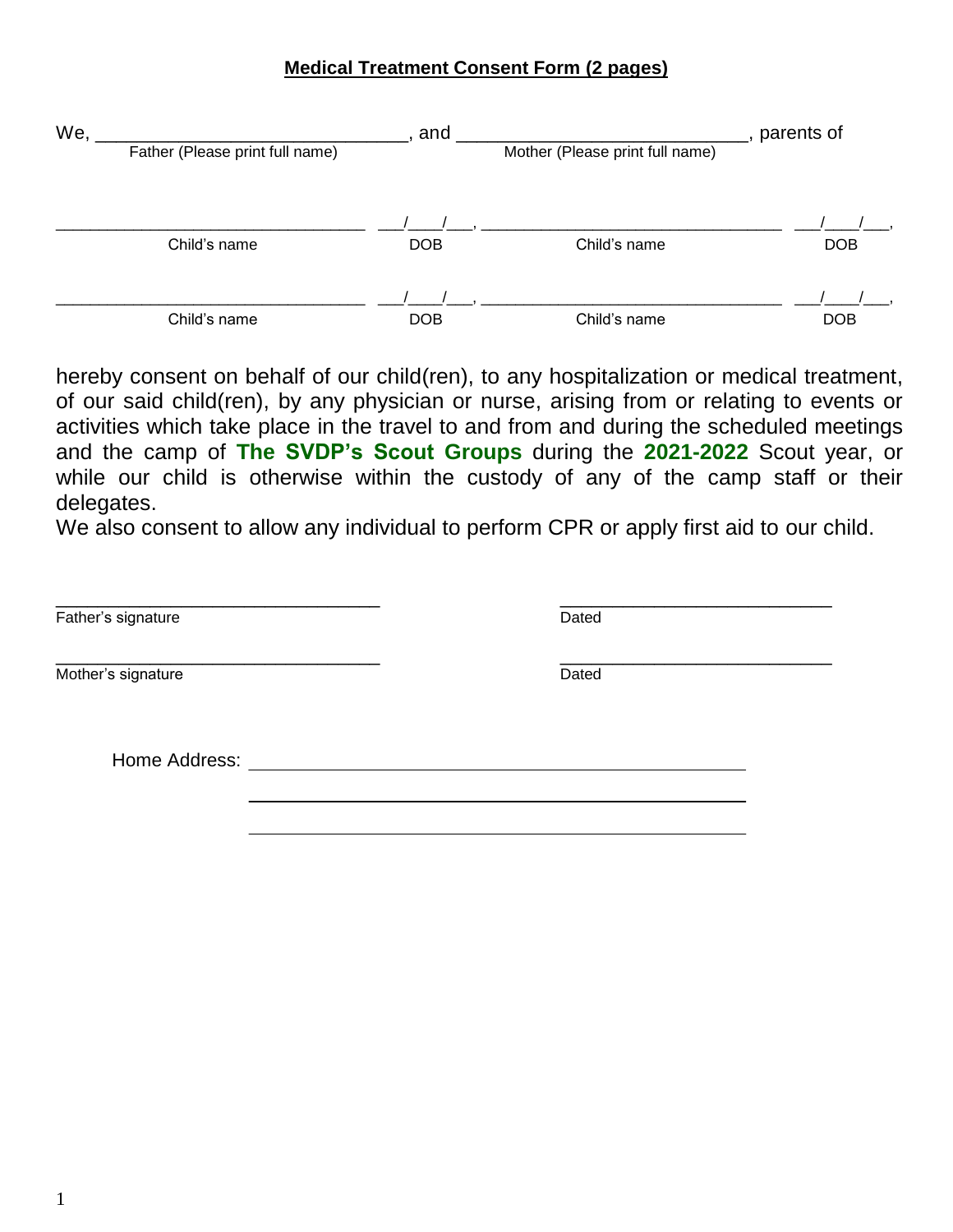

## **Medical Information**

\_\_\_\_\_\_\_\_\_\_\_\_\_\_\_\_\_\_\_\_\_\_\_\_\_\_\_\_\_\_\_\_\_\_\_\_\_\_\_\_\_\_\_\_\_\_\_\_\_\_\_\_\_\_\_\_\_\_\_\_\_\_\_\_\_\_\_\_\_\_\_\_\_\_\_\_

Brief medical history of child, including allergies and restricted medications:

\_\_\_\_\_\_\_\_\_\_\_\_\_\_\_\_\_\_\_\_\_\_\_\_\_\_\_\_\_\_\_\_\_\_\_\_\_\_\_\_\_\_\_\_\_\_\_\_\_\_\_\_\_\_\_\_\_\_\_\_\_\_\_\_\_\_\_\_\_\_\_\_\_\_\_\_ \_\_\_\_\_\_\_\_\_\_\_\_\_\_\_\_\_\_\_\_\_\_\_\_\_\_\_\_\_\_\_\_\_\_\_\_\_\_\_\_\_\_\_\_\_\_\_\_\_\_\_\_\_\_\_\_\_\_\_\_\_\_\_\_\_\_\_\_\_\_\_\_\_\_\_\_ Child's physician's name \_\_\_\_\_\_\_\_\_\_\_\_\_\_\_\_\_\_\_\_\_\_\_\_\_\_\_\_\_\_\_\_\_, phone: \_\_\_\_\_\_\_\_\_\_\_\_\_\_ and address: **with a structure of the structure of the structure of the structure of the structure of the structure of the structure of the structure of the structure of the structure of the structure of the structure of t In case of emergency**, please call:\_\_\_\_\_\_\_\_\_\_\_\_\_\_\_\_\_\_\_\_\_\_\_\_: \_\_\_\_\_\_\_\_\_\_\_\_\_\_\_\_\_\_\_\_\_\_\_\_ Parent (**required**) **Phone** or:\_\_\_\_\_\_\_\_\_\_\_\_\_\_\_\_\_\_\_\_\_\_, \_\_\_\_\_\_\_\_\_\_\_\_\_\_\_\_\_\_\_\_\_\_\_: \_\_\_\_\_\_\_\_\_\_\_\_\_\_\_\_\_\_\_\_\_\_ **Relation Insurance Information** Name of Insurance Carrier: **We are all that the end of the set of the end of the end of the end** of the set of the set of the set of the set of the set of the set of the set of the set of the set of the set of the set of t Policy No.: \_\_\_\_\_\_\_\_\_\_\_\_\_\_\_\_\_\_\_ Agent's Name: \_\_\_\_\_\_\_\_\_\_\_\_\_\_\_\_\_\_\_\_\_\_\_\_\_\_\_\_\_\_\_\_\_\_\_\_\_\_\_\_\_\_\_\_\_\_\_\_\_\_\_\_\_\_\_\_\_\_\_\_\_\_\_\_\_ Tel: \_\_\_\_\_\_\_\_\_\_\_\_\_\_\_\_\_ Group No.: \_\_\_\_\_\_\_\_\_\_\_\_\_\_\_\_\_\_\_ Policy valid through:  $\frac{1}{2}$ Claims Department Tel: \_\_\_\_\_\_\_\_\_\_\_\_\_\_\_\_\_\_\_\_\_\_\_\_\_\_